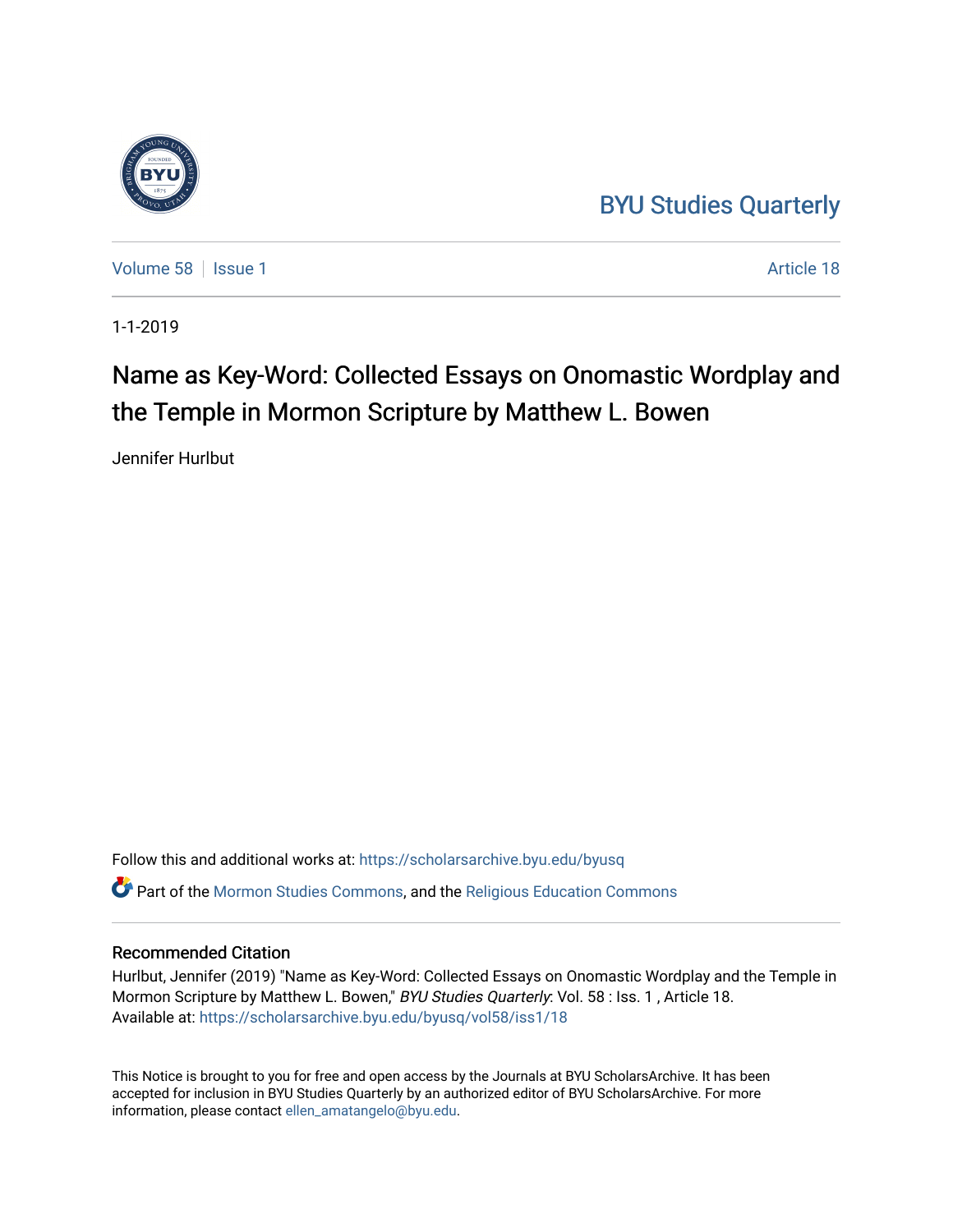**BOOK The Seek the Law of the Lord": Essays**<br> **BOOK** In Honor of John W. Welch, edited by<br>
Paul Y. Hoskisson and Daniel C. Peterson (Orem, Utah: The Interpreter Foundation, 2017)<br> **BOOK** To Seek the Law of the Lord is a co *in Honor of John W. Welch,* edited by Paul Y. Hoskisson and Daniel C. Peterson (Orem, Utah: The Interpreter Foundation, 2017)

*To Seek the Law of the Lord* is a collection of twenty essays, composing over five hundred pages of Latter-day Saint scholarship. The collection is a tribute to John W. Welch, who established the Foundation for Ancient Research and Mormon Studies in 1989 and served as editor-in-chief of BYU Studies from 1991 to 2018. Welch has published extensively (521), making significant contributions with his studies on, for example, chiasmus in the Book of Mormon and law in the Bible. This collection was organized and edited by Paul Y. Hoskisson and Daniel C. Peterson, who are both associates of Welch. All contributing authors to *To Seek the Law of the Lord* have worked with and been influenced by Welch and his work.

The essays within *To Seek the Law of the Lord* contain a wide variety of topics, including world and Latter-day Saint history; analyses of the Book of Mormon, Bible, and other scripture; and theological and sociotheological discussions. One such essay, "Notes on Mormonism and the Trinity" by Daniel C. Peterson (267), explains the intricate history of trinitarian theology. In "Faith, Hope, and Charity: The 'Three Principal Rounds' of the Ladder of Heavenly Ascent," author Jeffrey M. Bradshaw writes, "The scriptural triad of faith, hope, and charity should be understood as something more than a general set of personal attributes" (59). Bradshaw then takes the reader on a journey through the scriptures and shows the reader that faith, hope, and charity are at the very core of Latter-day Saint doctrine and the path to salvation.

Other essays, reflecting the breadth of Welch's work, include "Transcendance

of the Flesh, Divine and Human" by James E. Faulconer (113), "The Visions of Moses and Joseph Smith's Bible Translation" by Kent P. Jackson (161), "Toqueville on New Prophets and the Tyrrany of Public Opinion" by Louis Midgley (171), "Chiastic Structuring of Large Texts: Second Nephi as a Case Study" by Noel B. Reynolds (333), and "Tree of Life, Tree of Healing" by John Tvedtnes (495).

*To Seek the Law of the Lord* will appeal to those who have appreciated Welch's work over the years and wish to see how his scholarship has been applied by other academics. It will also be of value to those seeking higher levels of understanding on the topics found therein. The writing and information presented are quite intricate, so one should not expect light reading from the compilation. With the collection's range of topics, however, it will have something of interest for most readers.

—Alec J. Harding

*Name as Key-Word: Collected Essays on Onomastic Wordplay and the Temple in Mormon Scripture* by Matthew L. Bowen (Orem, Utah: Interpreter Foundation; Salt Lake City: Eborn Books, 2018)

The ancient world's use of names to represent meanings, symbols, prophecies, and memorials is foreign to us today, and Matthew Bowen's book bridges that gap to tell us what we can learn from understanding the use of names in ancient scriptural narratives. The volume's sixteen essays delve into the names of persons and places in the Book of Mormon and Bible. Bowen's thorough and careful research into these names provides helpful background for these scriptural texts: for example, the essay on the place names *Zarahemla* and *Jershon* draws parallels between these names and a naming practice in the Bible seen

174 *BYU Studies Quarterly 58, no. 1 (2019)*

Published by BYU ScholarsArchive, 2019